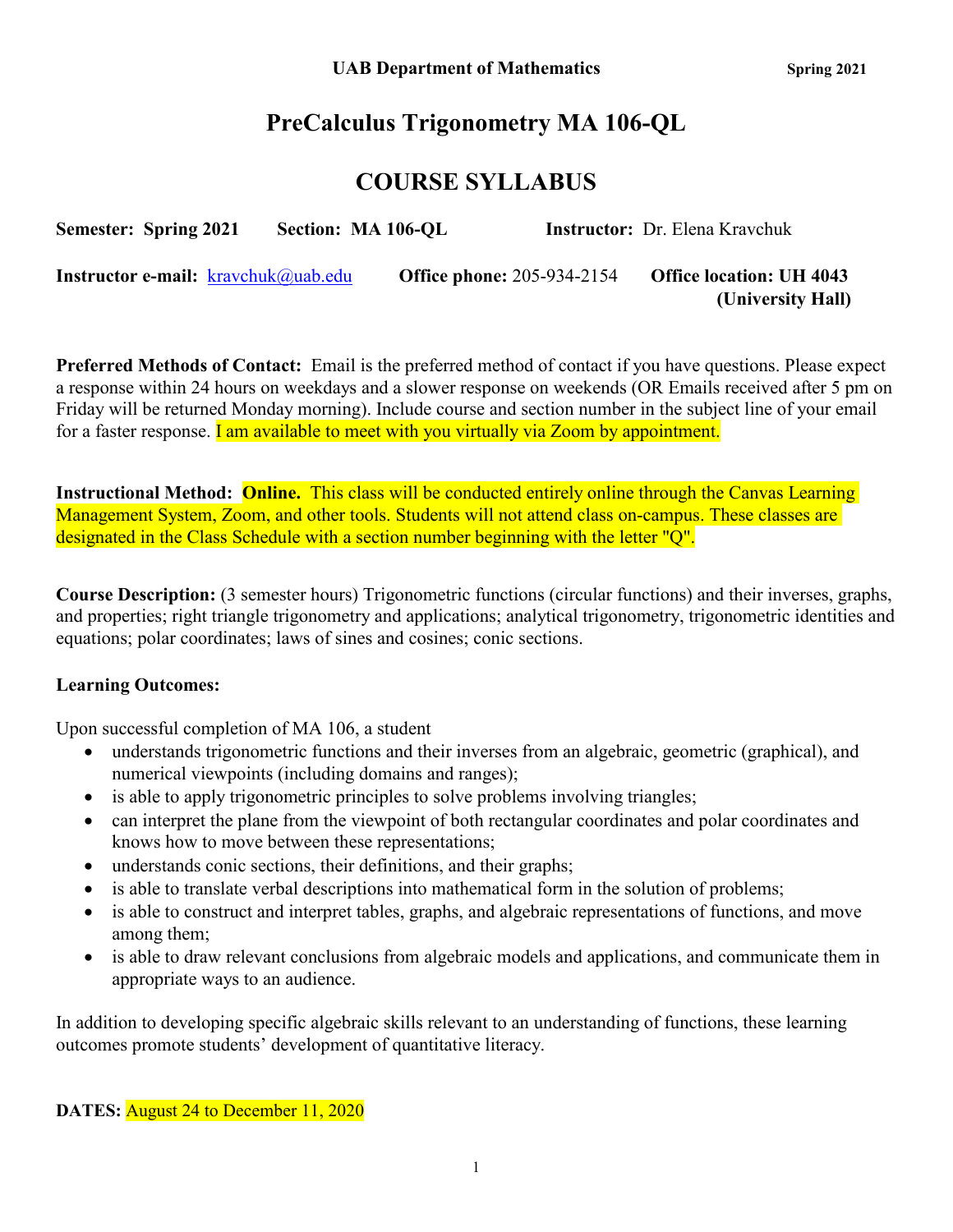**PREREQUISITES -** Undergraduate level MA 105 Minimum Grade of C or Math Placement Test 61 or Exception Math Placement E

**MATERIALS-** *Precalculus Trigonometry MA 106 package,* which includes a *UAB Math 106 Student Workbook, by Elena Kravchuk*, 2014, Pearson/ Prentice Hall, and MyLab Math **ACCESS CODE (ISBN**  9780136949787)**, is required**. You do not need an access code and can purchase the UAB MA 106 workbook as a stand-alone item (**ISBN:** 9781269862738) if you are *have taken MA 105 in Fall 2020 or retaking MA 106 previously taken in Fall 2020 (contact your instructor about directions for reenrolling).*

**Calculator policy:** Scientific calculators may be used for homework and quizzes, but **students may not use personal calculators while taking tests**. Every computer has an on-screen scientific calculator available for your use on when testing. It would be to your advantage if you familiarized yourself with the use of the onscreen calculator *before* you have to take a test. You must use the on-screen calculator on your personal computer when testing remotely with ProctorU.

## **UAB Policies and Resources:**

### **Add/Drop and Course Withdrawal**

**Drop/Add**: Deadlines for adding, dropping, or withdrawing from a course and for paying tuition are published in the [Academic Calendar](https://www.uab.edu/students/academics/academic-calendar) available online. Review the [Institutional Refund Policy](https://www.uab.edu/students/one-stop/policies/institutional-refund-policy) for information on refunds for dropped courses.

**Withdrawal**: To avoid academic penalty, a student must withdraw from a course by the withdrawal deadline shown in the academic calendar and receive a grade of W (withdrawn). Failure to attend class does not constitute a formal drop or withdrawal.

## **UAB United: Safe Entry to Campus**

- Please go to the [UAB United website](https://www.uab.edu/uabunited/students) for guidance and resources related to our safe entry to campus in Fall 2020, including information on:
	- [Testing](https://www.uab.edu/uabunited/students/testing)
	- [Academic resources](https://www.uab.edu/uabunited/students/academics) and in-depth information
	- [Student Affairs resources](https://www.uab.edu/uabunited/students/student-affairs) to support all students (housing, dining, extracurricular activities, parking, etc.)
	- [Health and safety resources and recommendations](https://www.uab.edu/uabunited/students/health-safety) for on and off-campus
	- Information for [graduate students,](https://www.uab.edu/graduate/about/graduate-school-covid-19-updates) [School of Medicine students,](https://www.uab.edu/medicine/home/covid-19-updates) [Post-](https://www.uab.edu/postdocs/covid-19)[Docs](https://www.uab.edu/postdocs/covid-19) and [International Students](https://www.uab.edu/global/about/programs-services/isss/faqs-concerning-recent-sevp-guidance-and-covid-19-planning)

All students should use the [Student COVID-19 Entry Checklist](https://www.uab.edu/uabunited/entry-checklists#student-checklist) to see what they have to do in order to enter the campus safely. **Non-compliance with the required items will result in students not being able to remain on campus or participate in any in-person classes, meetings, jobs, extracurricular activities, and events.**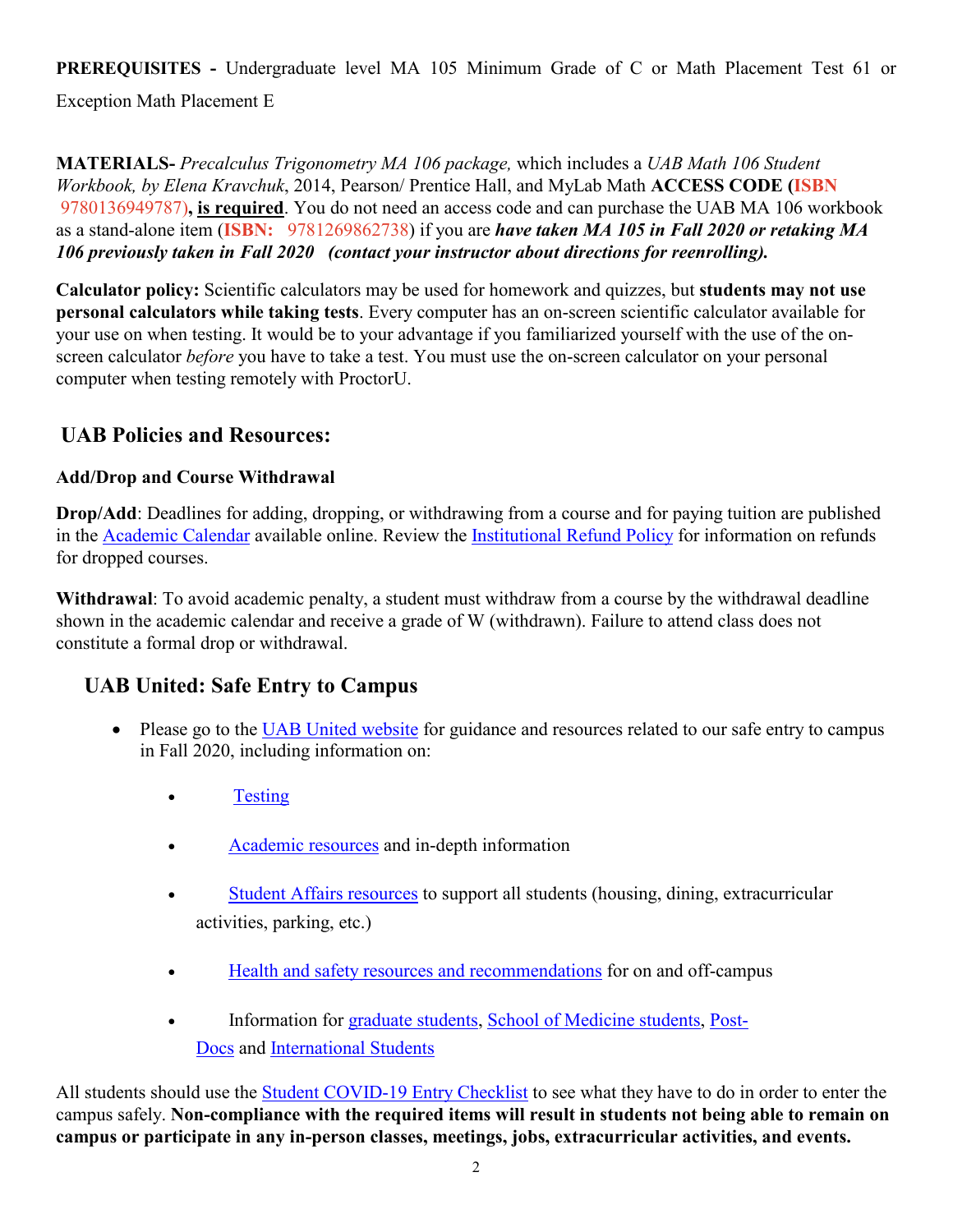**Misconduct:** The University of Alabama at Birmingham expects all members of its academic community to function according to the highest ethical and professional standards. Students, faculty, and the administration of the institution must be involved to ensure this quality of academic conduct. Review the Academic Honor Code and Non-Academic Student Code of Conduct linked below.

- [Academic Honor Code](http://www.uab.edu/students/one-stop/policies/academic-honor-code)
- [Non-Academic Student Code of Conduct](http://www.uab.edu/studentconduct)

## **DSS Accessibility Statement:**

**Accessible Learning:** UAB is committed to providing an accessible learning experience for all students. If you are a student with a disability that qualifies under Americans with Disabilities Act (ADA) and Section 504 of the Rehabilitation Act, and you require accommodations, please contact Disability Support Services for information on accommodations, registration and procedures. Requests for reasonable accommodations involve an interactive process and consist of a collaborative effort among the student, DSS, faculty and staff. If you are registered with Disability Support Services, please contact DSS to discuss accommodations that may be necessary in this course. If you have a disability but have not contacted Disability Support Services, please call (205) **934-4205**, visit [their website,](http://www.uab.edu/dss) or their office located in Hill Student Center Suite 409.

**ATTENDANCE POLICY -** Although physical class meetings are not part of this course, participation in all learning activities is required and points will be awarded. The class WEEK **begins on Sunday** and **ends on Saturday** unless otherwise indicated.

Students must be available to work on assignments throughout the week. All assignments have strict deadlines, and some have limited availability. See the course schedule for details.

**Title IX Statement:** The University of Alabama at Birmingham is committed to providing an environment that is free from sexual misconduct, which includes gender-based assault, harassment, exploitation, dating and domestic violence, stalking, as well as discrimination based on sex, sexual orientation, gender identity, and gender expression. If you have experienced any of the aforementioned conduct we encourage you to report the incident. UAB provides several avenues for reporting. For more information about Title IX, policy, reporting, protections, resources and supports, please visit [UAB Title IX webpage](http://www.uab.edu/titleix) for UAB's Title IX, UAB's Equal Opportunity, Anti-Harassment, Duty to Report, and Non-Retaliation policies.

## **COVID-19 Adjustments for Students: If you need to enter the UAB campus be aware of**

### **Mandatory Masks and Social Distancing Requirements:**

In accordance with CDC guidelines and for the health and wellbeing of all faculty, staff and students. Students, faculty and staff are required to wear cloth face coverings or face masks at all times and maintain social distancing (6 feet between individuals in traditional classrooms, or, in instructional laboratories and similar settings) while on the UAB campus. Instructors have the right to ask those who are not complying with these requirements to leave class in the interest of everyone's health and safety. In the event that a student refuses to comply with these requirements, the instructor has the right to cancel class.

Additionally, following other simple practices will promote good health in and out of the classroom, such as frequent and thorough hand washing, wiping down desks and seats with disinfectant wipes whenever possible, not sharing personal items such as pens and cell phones, and avoiding crowded areas and other enclosed spaces.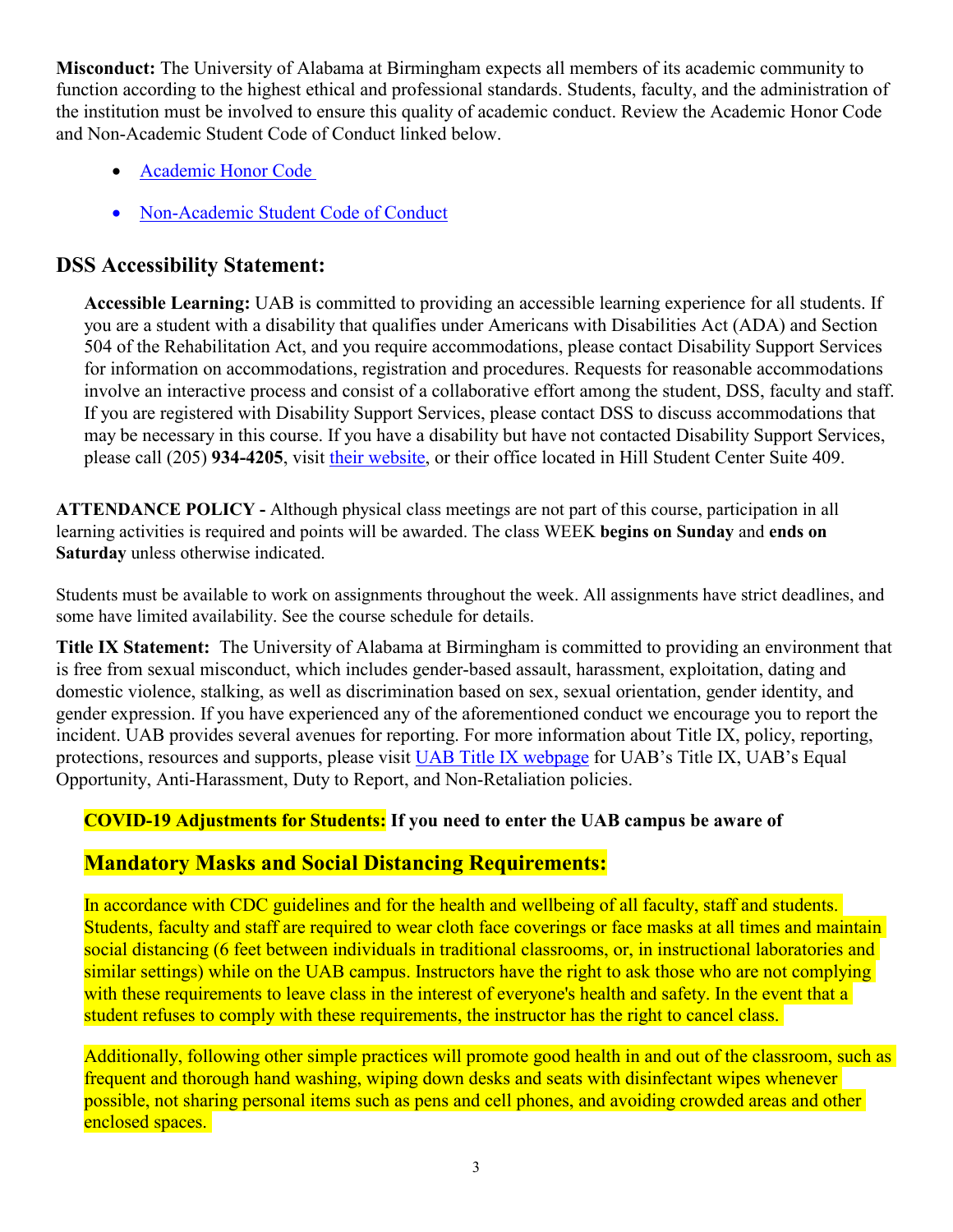The UAB Blazer community views the adoption of these mandatory guidelines as a mark of good citizenship and respectful care of fellow classmates, faculty, and staff. Please visit the [UAB United website](https://www.uab.edu/uabunited/students) for further information.

Food may not be consumed during class times in classrooms, but bottled water is permissible.

## **GuideSafe Event Passport Class Requirement**

Faculty are required to verify all students who are present for in-person instruction have a current Event Passport.

The COVID-19 pandemic is an extraordinary situation requiring significant measures to create a safe educational community. UAB is using GuideSafe™ Event Passport to facilitate access to classrooms, meetings, events, or facilities having ten or more people. Attendees, including faculty, staff, and students, will complete [UAB Healthcheck](https://www.uab.edu/uabunited/uab-healthcheck), a COVID-19 assessment tool, prior to entering their event. An Event Passport is issued based factors from your daily risk level as assigned by the UAB Healthcheck. After you have completed Healthcheck, press the "Passport" button to get your passport. This passport is good for 24 hours. Remember your passport number to access your passport later in the day. Each user is assigned a unique passport number indicating their status for the upcoming event that will show a "Clear" (Green) screen or "Not Clear" (Red) screen. After the 24-hour passport has expired, you will need to complete Healthcheck again. Each passport will have a time and date to ensure validity. Learn more at [UAB](https://www.uab.edu/uabunited/guidesafe-event-passport)  [GuideSafe Event Passport.](https://www.uab.edu/uabunited/guidesafe-event-passport)

**Getting Started:** The first thing you must do is access for your on-line course materials.

## **Access for a Course in MyLab Math**

All Homework, Quizzes, and Tests for this course are available only in MyLab Math. You have to register for your MyLab Math course from Canvas.

- Log in to Canvas and enter your course. Do one of the following:
	- Select any Pearson link (HW, Quiz, Lecture Prep) from any module.
	- Select **MyLab & Mastering** on the course navigation, and then select any course link on the Pearson page.
- Enter the username and password for your existing Pearson student account.

o If you don't have a Pearson account, select **Create** and follow the instructions.

You have an account if you've used a Pearson MyLab or Mastering product, such as MyLab Math, MyLab IT, MyLab Spanish, MasteirngBiology or MasteringPhysics.

- Select any available access option:
	- o Enter a prepaid access code that came with your workbook from the bookstore.
	- o Use a credit card or PayPal.
	- o Get temporary access by selecting the link near the bottom of the page (good for only 14 days, no extensions when it expires)\*.
	- o Select **Go to My Courses**.

\***Once Temporary Access has expired, you will no longer have access to your course materials and assignments in** MyLab Math **until you enter your code or purchase it.** Please note that there will be **NO**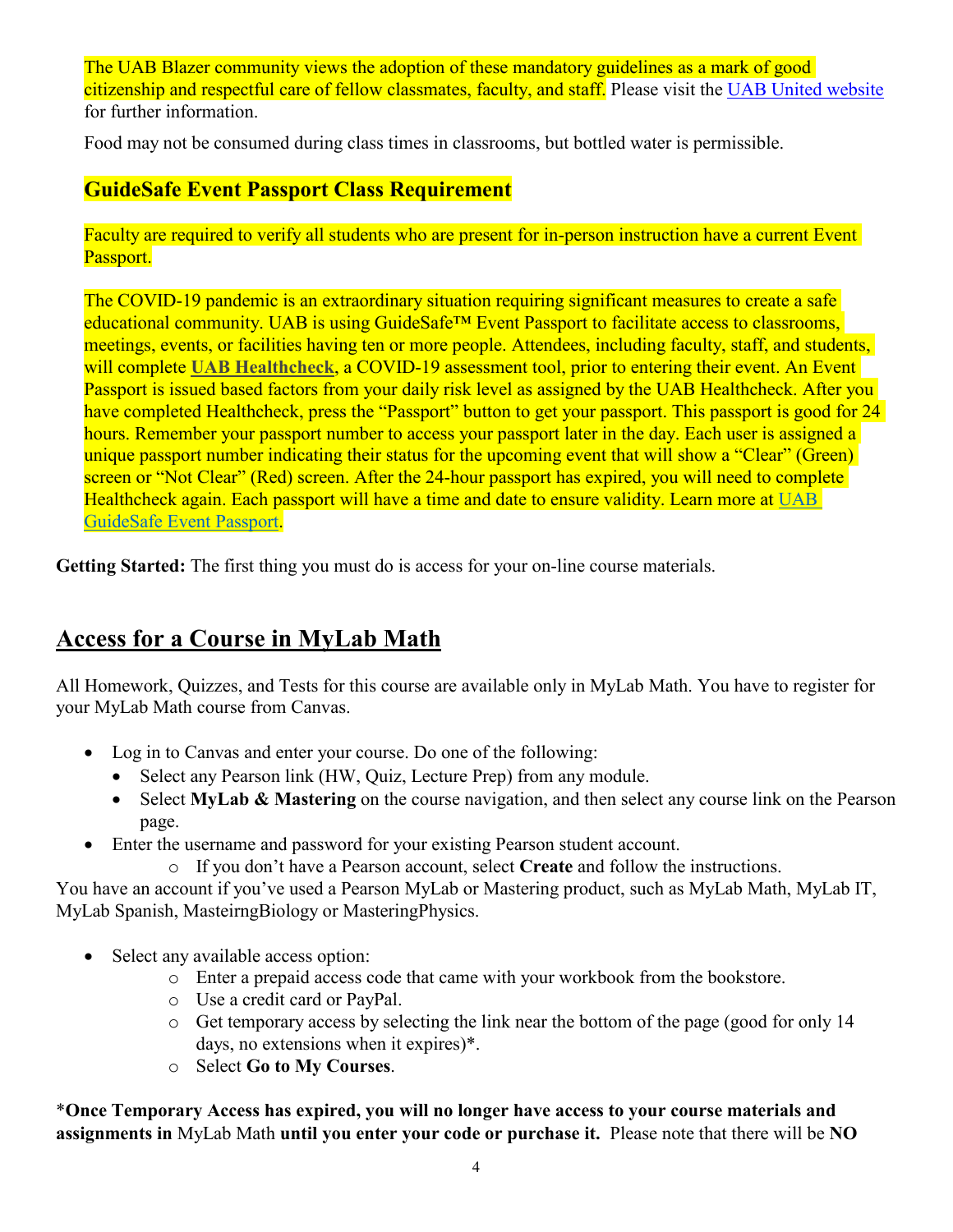### **EXTENSIONS for missed homework, quiz, or test deadlines due to failure to purchase access to your online materials.**

If you have any questions regarding your access to your MyLab Math account, email your course instructor or you may stop by the Math Learning Lab in HHB20 to get help.

## **TROUBLESHOOTING TIPS:**

If you have difficulty accessing your assignments in MyLab Math, try the following steps:

- Close the browser and start over logging into Canvas. You can only access through Canvas.
- Run the Browser check to make sure you have all needed components.
- Try a different browser. Some work better than others (use Google Chrome!)
- Contact Pearson technical support via chat.
- Have a backup plan.
- If the above steps do not work, email your instructor or stop by the Math Learning Lab in HHB202.

### **STUDENT EXPECTATION STATEMENT:**

The Course Syllabus and Schedule serve as a Contract by which the student must comply. An excuse of "not knowing" information covered in these documents is not an acceptable excuse for making mistakes in this class. **To emphasize the importance of knowing the syllabus you must take a Syllabus Quiz before beginning any other assignments.**

- Students are required to complete weekly assignments and learning activities by the deadline. All deadlines are based on CST (Central Standard Time). **There are no extensions of deadlines**.
- Students are expected to check their UAB e-mail daily and respond within 48 hours to instructor emails. Regular communication via e-mail with the Course Instructor is expected.
- All students are required to obtain and use the UAB email address that is automatically assigned to them as UAB students. All official correspondence will be sent ONLY to the @UAB.edu email address. The Course Instructor will not accept e-mails sent from e-mails accounts other than UAB.
- Students are expected to follow the instructions for each assignment. Instructions for each assignment can be found in the Course Syllabus and Class Schedule, as well as on each assignment under the Assignments button in Canvas. A deduction in points will be applied to submitted assignments which do not comply with the instructions.
- Students are expected to devote an average of 8 to 12 hours per week to the assignments.
- Students are expected to participate in weekly **Group Discussions in Canvas.**
- Students are expected to submit **individually written solution to weekly Problems in Canvas under the Assignments button or in the appropriate Module** *before the deadline***.** Once a problem is submitted, it will be graded as is. Therefore, students are expected to triple-check their work before submitting it. Canvas will not allow a student to return to a Problem once it is submitted. Therefore, the student must submit only completed problems. **Problems are NOT accepted in e-mail**.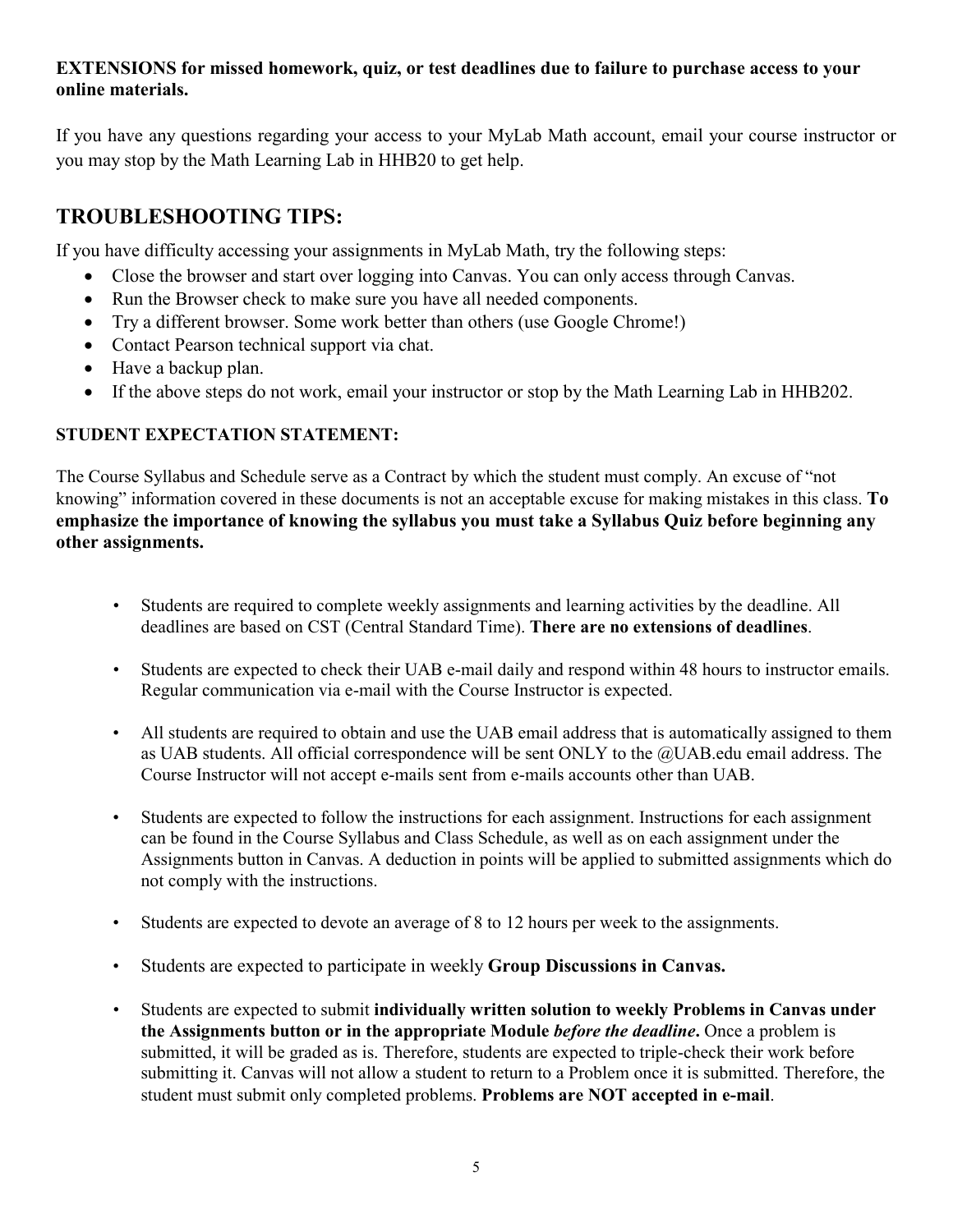- Students are expected to have a back-up plan in the event their computer has operational problems, there is loss of electricity, or there is loss of Internet access. These are not an excuse for late or incomplete submission of assignments, nor are they acceptable reasons for an assignment deadline extension. UAB's MLL, most public libraries, school libraries, university libraries, etc. have computers with Internet access and are available for use by the public.
- Students are expected to remain in regular contact with the Course Instructor via Canvas and UAB email as well as through participation in the Discussion Board and submission of assignments. The Course Instructor will communicate on the Canvas Announcement page, Discussion Board and/or via UAB e-mail.
- **Students are expected to review their grades and comments on graded assignments in Canvas within one week of submitting for grading. The Course Instructor does not use e-mail to communicate grades or comments about graded assignments. Assignments are graded within one week of being submitted into Canvas by the student. It is the student's responsibility to review grades within one week of submitting an assignment and e-mail the Course Instructor within the same time period if a grade is not showing.**
- Students in this class will be expected to:
	- o Speak and write Standard English.
	- o Work cooperatively with others.
	- o Possess independent reading and study skills at the university level.
	- o Possess basic computer skills.
	- o Possess the appropriate computer software and hardware necessary for successful participation in the class.
- Because instructional materials on the course website may be copyrighted, students may not download materials on the site to their desktops, laptops, or PDAs, or alter or distribute any materials on the course site, unless clearly directed to do so.

**COURSE STRUCTURE -** This course is computer-based, and students must have reliable access to **BlazerNet** so they can work on their assignments in Canvas and MyLab Math. Students must also ensure that they meet each of those system's requirements.

#### **CANVAS ASSIGNMENTS** include:

- **Introduction Discussion –** The Introduction Discussion is required and due by the end of the day on **Friday, Jan 22.** The Introduction Discussion is worth 4 points. Students must upload a photo, answer ALL questions, and respond in a *meaningful* way to at least two other students. More information about grading the Introduction Discussion can be found in the directions in Canvas. This assignment gives students an opportunity to meet each other.
- **Lectures/Quick Quizzes –** Students are required to watch video recorded lectures before they attempt the HW or Quiz. Students can watch the videos as many times as they need to learn the material, can pause their teacher, rewind their teacher, and make sure they actually learn the important concepts. Every lecture is concluded by a short quiz (Quick Quiz). The combined credit for lecture and lecture quick quiz is 2 points (partial credit could also be awarded).
- **Group Discussions –** There are 8 Group Discussions that are required, and each is worth 6 points. Students will be randomly assigned to a different Group each week in Canvas to discuss the current Problem (see schedule for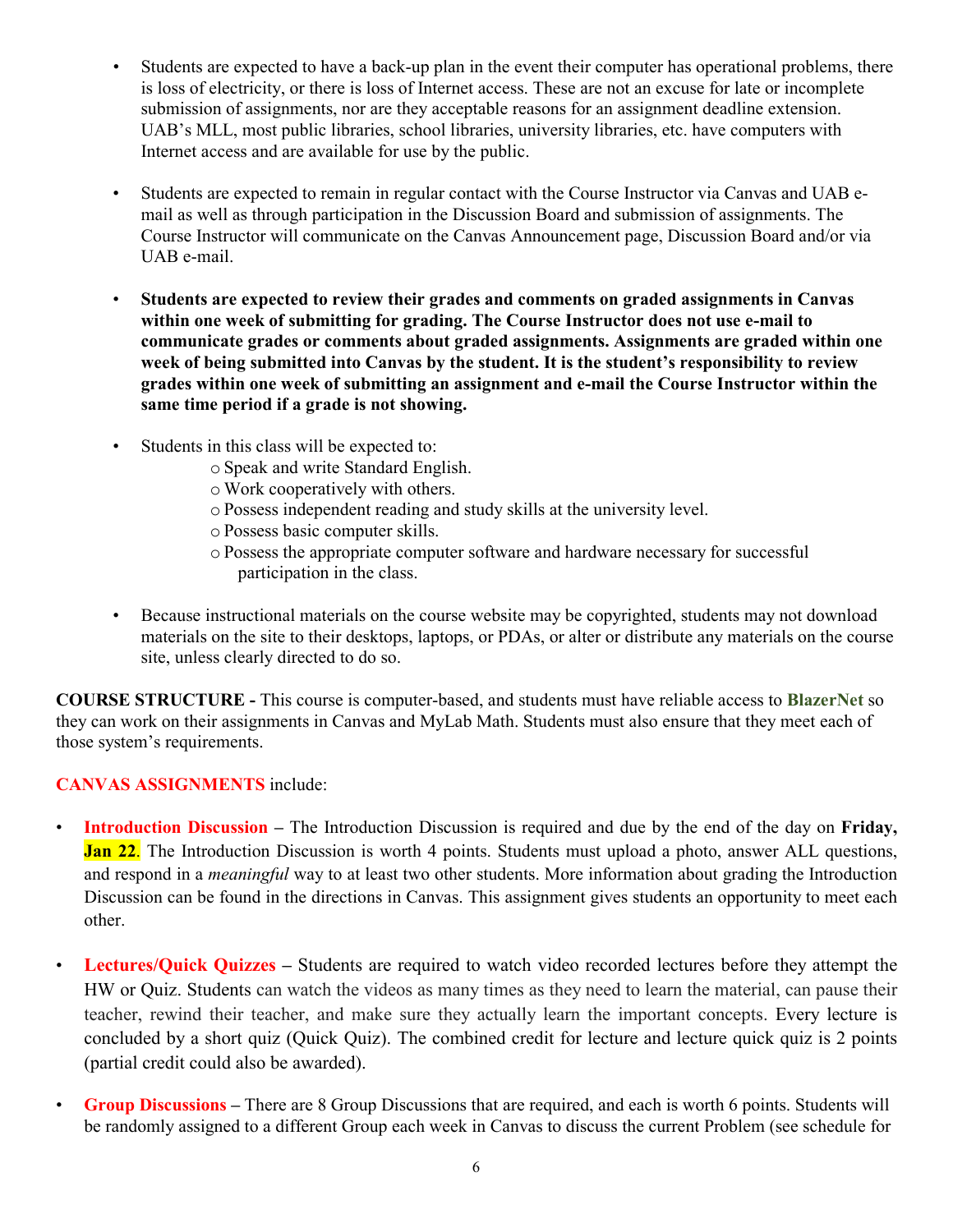dates). **Students must post over BOTH DAYS** for a **total of at least 3 times**. Meaningful posts include ideas and questions that are specific to solving the Problem. No credit is given for short or one-word posts.

**Students must NOT share their entire solution because this may lead to plagiarism**. Individually written solutions to the Problems must NOT be submitted in the Group Discussion. More information about grading the Group Discussions can be found in Canvas in the Course Information module. This assignment gives students an opportunity to work together to improve their quantitative reasoning ability and conceptual understanding of mathematical ideas.

• **Problems** – There are 8 Problems that are required, and each is worth 8 points. Each week students are required to solve a Problem with the help of their group. Students must READ the Problem and work on it *before*  participating in their Group Discussion. Go to the current week's Module to find the Problem. Each student must submit an individually written solution to each Problem in Canvas in the appropriate week Module by the deadline (see schedule for dates).

Problems may be submitted by attaching your file(s), drawings or diagrams (doc, docx, pdf, jpg, png). **If two or more students have an identical Problem, all will receive a score of 0 since the work must be** *individually*  written. Problems CANNOT be sent by email and cannot be submitted any way other than through the Problem link in the current week's Module.

**There are no extensions or make ups for missed Problems or Group Discussions.** Students should NOT wait until the deadline to submit their Problems because they run the risk of running out of time or having technical problems. NO late submissions are allowed. More information about grading the Problems can be found in the Course Information Page. This assignment gives students an opportunity to articulate their conceptual understanding of mathematical ideas.

#### **MyMathLab Plus ASSIGNMENTS** include:

- **Syllabus Quiz –** is the prerequisite for the graded assignments. An unlimited number of attempts are available, and the highest score attained will count. Once you begin the assignment, you must complete it. Students should have a copy of their syllabus and class schedule to use during the assignment. This assignment gives students an opportunity to learn about the course policies and expectations.
- **Homework -** There are 13 homework assignments that are required, and each is worth 6 points. Homework is completed and submitted in MyLab Math (access code required), but a link to the software is located in Canvas. When the homework is submitted or closed in MyLab Math, a score and percentage are given. The UAB score (out of 6 pts) for the homework can be found in Canvas under UAB Grade for MA 106 or online at [https://secure.cas.uab.edu/mll/db/.](https://secure.cas.uab.edu/mll/db/)

*An unlimited number of attempts can be made on each homework problem* before the deadline, so students should be able to earn 100% on all homework. If a problem is marked with a red  $\bar{X}$  as incorrect, then the student can click on *Similar Exercise* at the bottom of the page and work another problem correctly for full credit (before the deadline). Students can go in and out of the homework as many times as they like before the deadline (all of the work is automatically saved). Each homework assignment contains media (reading) which students are required to work before answering questions. All homework is available at the beginning of the term, so students may work ahead as much as they like. Students earn full credit for homework completed on or before the due date. **After the due date, students can review homework assignments and work similar exercises, but they can get only 50% credit for the work.**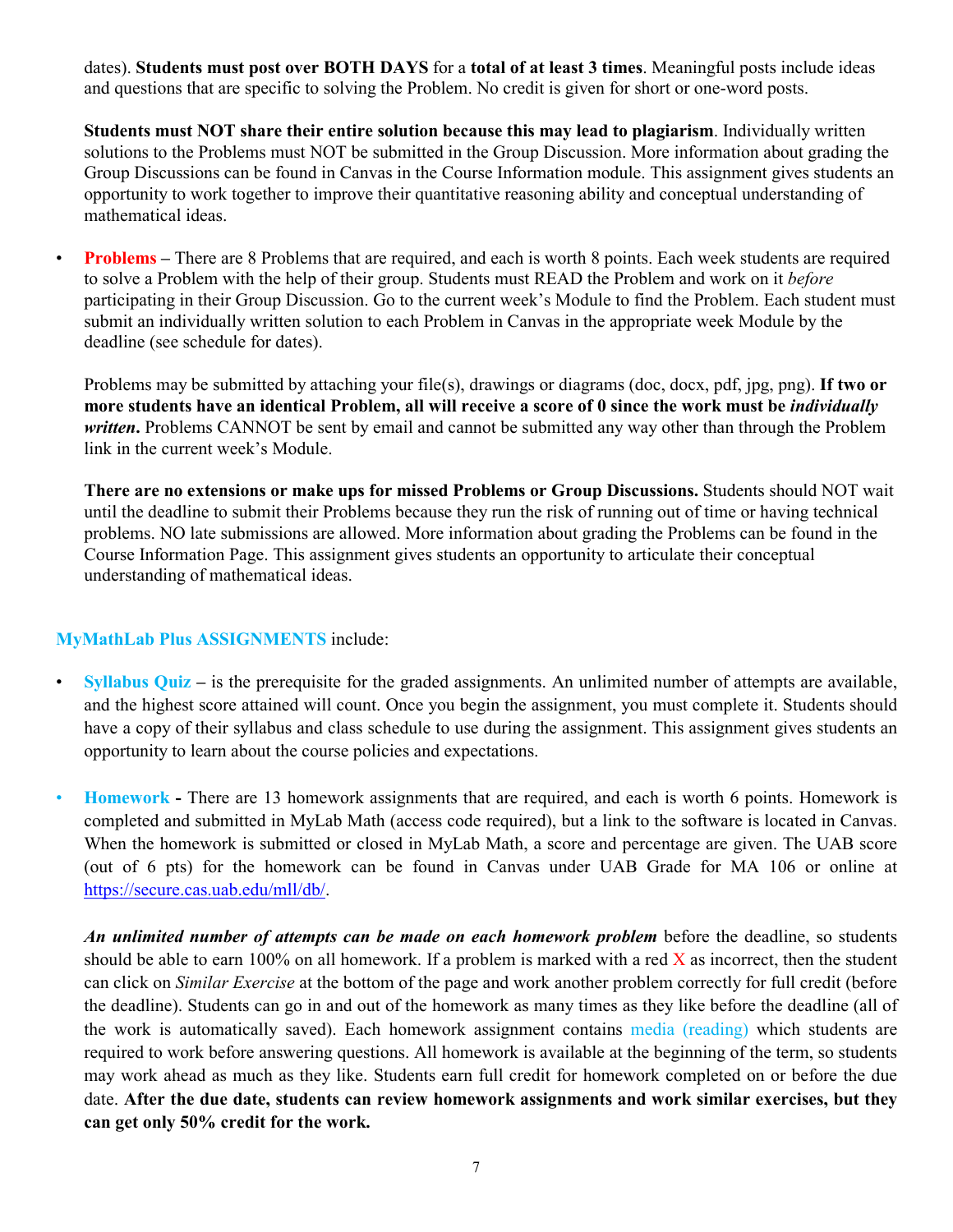• **Quizzes -** There are 13 quizzes. Quizzes are completed and submitted in MyLab Math, but a link to the software is located in Canvas. Each quiz is worth 10 points. Once the quiz is submitted in MyLab Math, it is scored and a percentage is given. The UAB score (out of 10 pts) for the quiz can be found in Canvas under UAB Grade for MA 106 or online at [https://secure.cas.uab.edu/mll/db/.](https://secure.cas.uab.edu/mll/db/)

Students take the quizzes on their own schedule, but they can only earn all quiz points if the quiz is taken on or before the due date. Students must complete the quizzes BY THEMSEVLES without any assistance from another person, but they may use their textbook and notes. The quizzes are timed, and they must be taken in one sitting within 30 minutes. Students cannot exit the quiz or that will count as one of their attempts. Each quiz can be taken a maximum of two times. The higher grade attained will count.

All quizzes are available at the beginning of the term, so students may work ahead as much as they like. There are no extensions or make ups for missed quizzes because the work can and SHOULD BE completed in advance of the deadlines. **However, students can get 50% credit for the late submission.**

- **Practice Tests (Review for test)** are available in MyLab Math. The practice tests count as extra credit (4 points each). They are recommended as a way to help students to prepare for their tests. Students may take the practice tests as many times as they like, the highest score counts. The practice tests are also available in the student workbook for additional practicing.
	- **Tests -** There are 4 major Tests and cumulative Final Exam. Tests and Final Exam are completed and submitted in MyLab Math, but a link to the software is located in Canvas. Each test is worth **100 points**, and Final exam is worth **250 points**. **All students are REQUIRED to take ALL course Tests and Final exam using remote proctoring services through ProctorU**. There is a charge for this service and an appointment is required. Students who fail to make an appointment at least 3 days in advance will be subject to additional fees. **NOTE THAT STUDENTS ARE RESPONSIBLE FOR PROCTORU TESTING FEES THAT ARE NOT COVERED BY UAB eLearning. UAB eLearning will NOT cover late fees or convenience testing fees but may cover regular test fees. Please see the ProctorU Student Information document posted in Canvas under the Course Information module.**

We reserve the right to require a student to re-take a test with ProctorU if any testing inconsistencies or questions of academic integrity arise during the testing session or after the review of the recording by the instructor. Students will be responsible for payment of any fees to retake a Test. Academic misconduct undermines the purpose of education and can generally be defined as all acts of dishonesty in an academic or related matter and will not be tolerated.

Once the test is submitted in MyLab Math, it is scored and a percentage is given. The UAB score (points) for the test can be found in Canvas under UAB Grade for MA 105 or online at https://secure.cas.uab.edu/mll/db/. Tests have a 50 min time limit, Final Exam has a 120 min time limit, and they must be taken in one sitting. **Students must use the computer scientific calculator during testing. No personal calculators are allowed**. Students may use scratch paper during a test, but no credit is given for work done on the scratch paper. One or more photo IDs will be required for testing.

Students take the Tests on their own schedule, but they must be taken **on or before the deadline**. Students will be able to review their tests in MyLab Math after the deadline has passed or after all students have taken the test.

Students must read the ProctorU info page in Canvas *carefully* and **make sure they have access to a computer with a microphone and a webcam well IN ADVANCE of the test deadline**. They must schedule an **appointment at least 3 days in advance** and should **test their equipment** at that time.

Students may test their equipment by going to <https://test-it-out.proctoru.com/>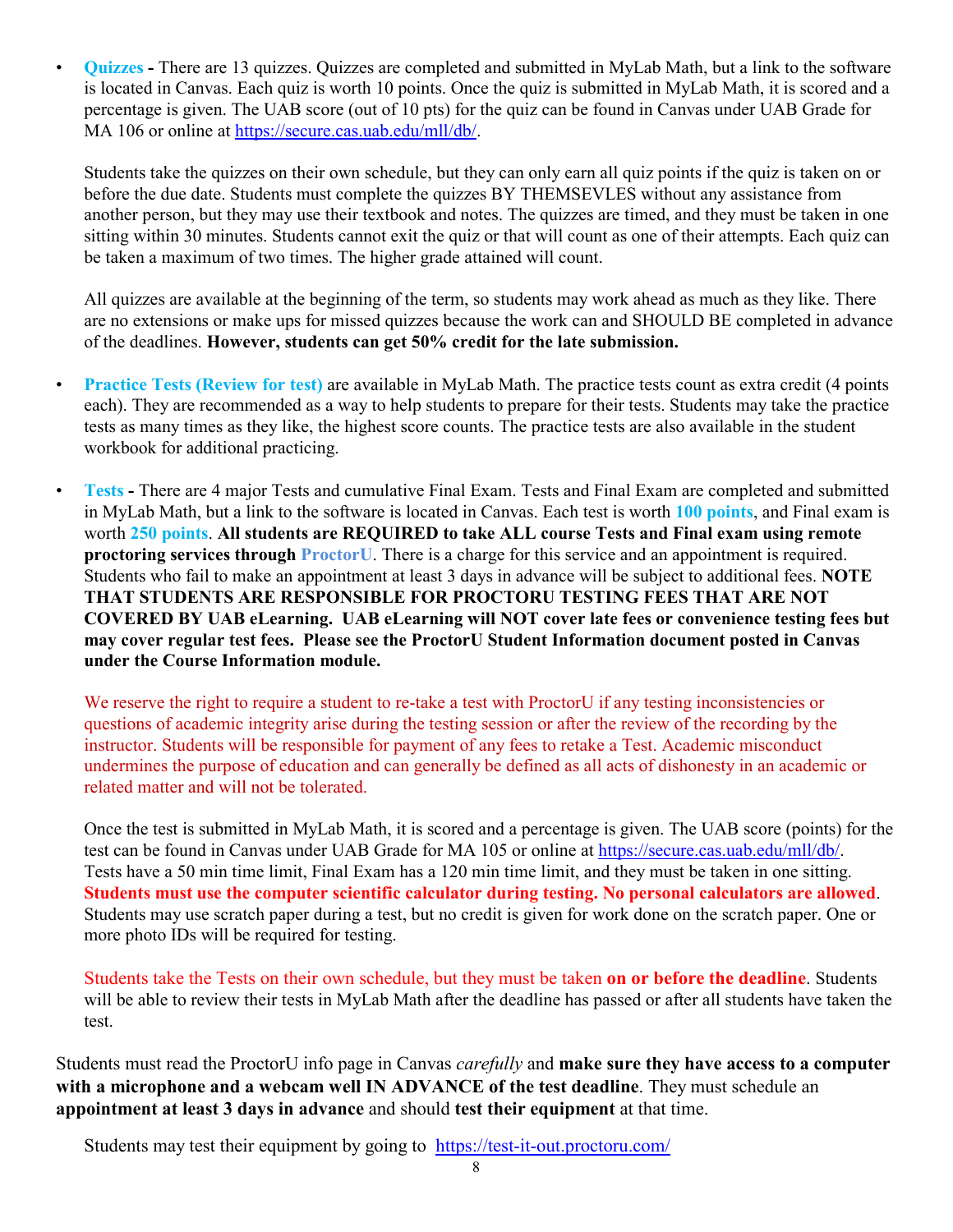[Test](https://test-it-out.proctoru.com/) It Out Test your equipment before you start your exam with ProctorU. test-it-out.proctoru.com

**Note that the following Cannot be used for testing with ProctorU:** Chromebooks, Tablets, Linux operating systems, Virtual machines, Windows 10 in S mode, Surface RT.

More details about the technical requirements for ProctorU are found at http://proctoru.com.

**ALL Tests taken with ProctorU require an appointment at least 3 days in advance.** The tests may be taken ANY day and time until the deadline. **Failure to take a Test with ProctorU, power outages, technical issues, student personal problems, and failure to purchase an access code are NOT acceptable reasons for missing a Test deadline.** If students have problems with ProctorU, they should notify the instructor by email as soon as possible.

**COURSE GRADES -** Students earn their grade in the course by accumulating points. There is a maximum of 1000 points available. No points are available after Final exam is taken, so students should earn as many points as possible throughout the semester by completing all assignments by the deadline. NO late assignments are accepted or allowed, and no adjustments will be made.

All assignment grades will be posted and maintained in the math department database (MADDIE), which can be accessed in Canvas by clicking on **UAB Grade for MA 106** or going to https://secure.cas.uab.edu/mll/db/.

Note that **FINAL GRADES are awarded by TOTAL POINTS EARNED**, NOT by percentages. Percentages give students an idea of how they are doing in the class on a day-to-day basis, but they are constantly changing since they are based on the deadlines as of the current date. Percentages are not rounded.

Homework, Quiz, and Test grades are automatically updated and loaded into the database on a daily basis. All other grades will be manually entered by the instructor as soon as possible after grading (usually within one week).

Point distribution for MA 106-QL: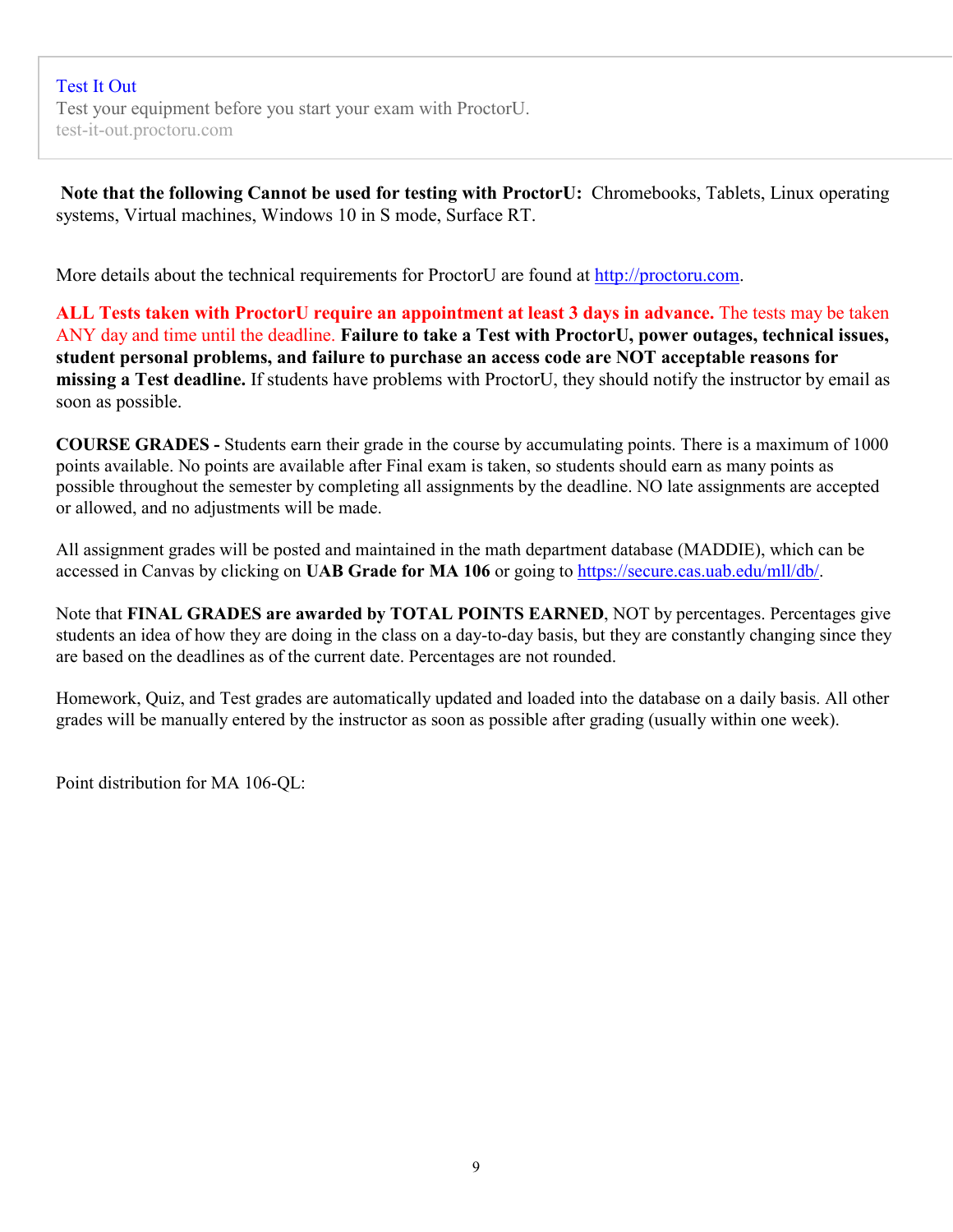| <b>Grade Element</b>    | <b>Points</b>  | Quantity     | <b>Total Points</b> |
|-------------------------|----------------|--------------|---------------------|
| Intro Discussion        | 4              |              | 4                   |
| Lecture Quizzes         | $\overline{2}$ | 13           | 26                  |
| Discussions             | 6              | 8            | 48                  |
| Group Problems          | 8              | 8            | 64                  |
| Homework                | 6              | 13           | 78                  |
| Quizzes                 | 10             | 13           | 130                 |
| <b>Tests</b>            | 100            | 4            | 400                 |
| Final Exam              | 250            | 1            | 250                 |
| <b>Total points</b>     |                |              | 1000                |
| <b>Bonus</b>            |                |              |                     |
| <b>Review for Final</b> | 20             | $\mathbf{1}$ | 20                  |
| <b>Bonus Problem</b>    | 8              | 1            | 8                   |
| Syllabus Quiz           | 2              |              | 2                   |
| <b>Practice Tests</b>   | 4              | 4            | 16                  |

Grading scale for MA 106-QL:

| <b>Number of Points</b> | <b>Letter Grade</b> |
|-------------------------|---------------------|
| 880 to 1000             |                     |
| 750 to 879              | R                   |
| 620 to 749              | C                   |
| 500 to 619              |                     |
| Below 500               |                     |

*Please note that at the end of the semester, if a student has earned 745 points and has a 74.5% score, he earns a final grade of a "C", not a "B", because letter grades are based on TOTAL NUMBER of POINTS.*

**MAKE UP POLICY**: If a student misses 1 test deadline (not including the Final Exam), the Final Exam grade will be used to replace the missed test grade if the **student formally makes a request to do so**. The student must request, complete, and email to instructor a Missed Test Request Form no later than 12:00 pm on the last day of classes. Note that only one missed test grade may be replaced with the Final Exam grade. All students are required to Take the Final Exam.

#### **Failure to schedule or take a test with ProctorU, computer problems, student personal problems, and not having the appropriate software (permanent access) are NOT acceptable excuses.**

There is no appeal for missed deadlines for Group Problems, Homework, or Quizzes. However, if a student has an unplanned, *emergency* circumstance that temporarily prevents him from participating in the class (such as documented hospitalization), then he should contact the instructor as soon as possible. A request for make-up work will be considered. Travel and/or work-related business do NOT qualify for make-up work.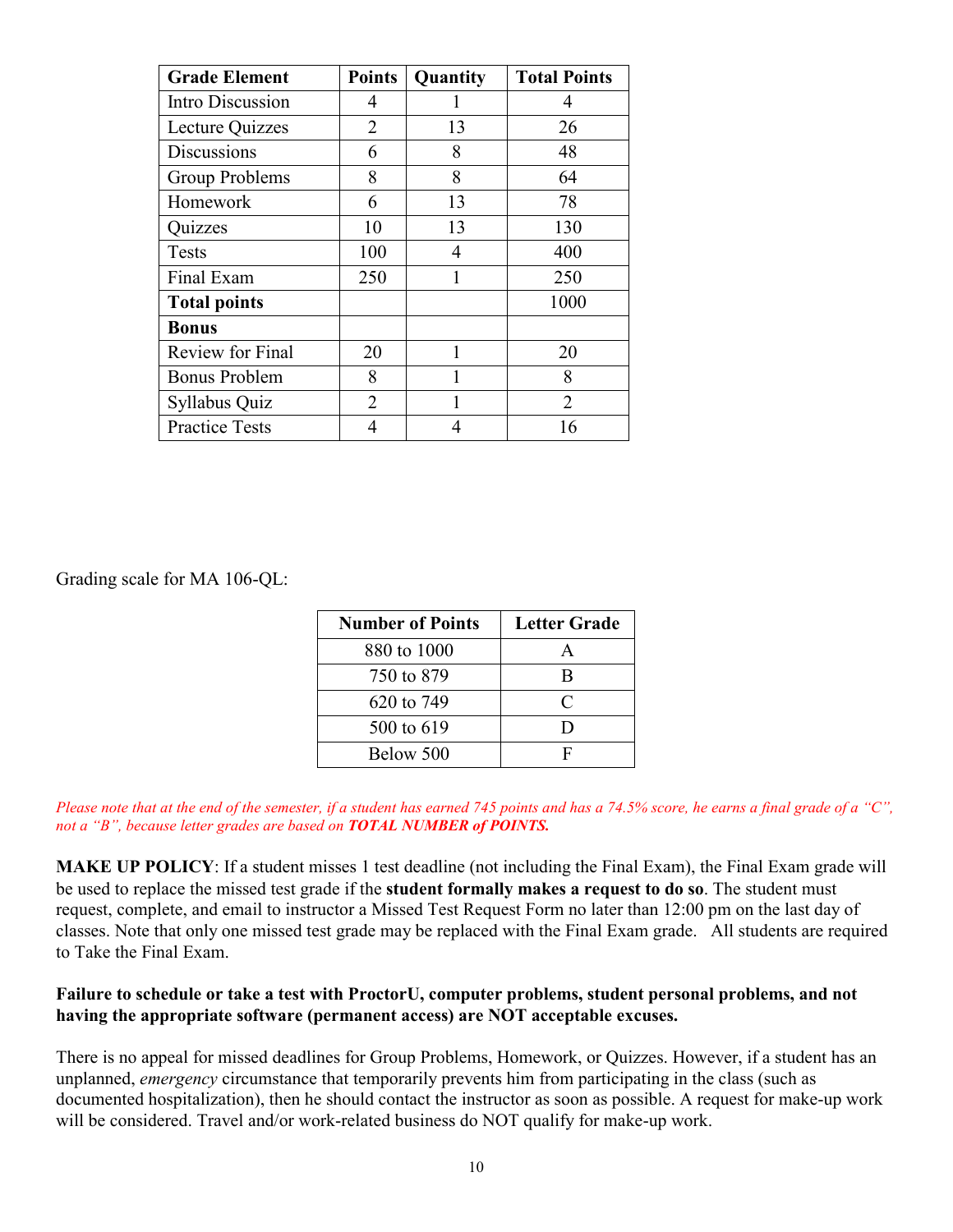**Course Completion**: The course is complete once the student takes the final exam. No other points may be earned after the final exam has been taken.

**Math Help:** The **Math Learning Lab** (**MLL**) in 202 Heritage Hall is available for student use Monday through Friday. Students in this course may use the computers to complete assignments, and they may get assistance from math tutors. If lab is closed, virtual tutoring is available through Zoom Monday through Friday. See the tutors and hours of availability in Canvas. Tutors will not solve all of your problems or sit with you for extended periods of time, but they will help guide you so that you can complete your work independently. No appointment is necessary. The hours of operation in the Fall and Spring are usually Monday through Thursday 9:00am to 8:00pm, and Fridays 9:00am to 3:00pm, and in the Summer the hours are usually Monday through Thursday 9:00am to 7:00pm, and Fridays 9:00am to 2:00pm. The MLL is closed during all holidays and breaks, and also during final exams (except for testing). For more information, go to [http://www.uab.edu/cas/mathematics/mll.](http://www.uab.edu/cas/mathematics/mll) Please note that all computer use in the MLL is monitored.

The **University Academic Success Center (UASC)** provides students with a host of free services and resources that include Tutoring and Supplemental Instruction. For more information, go to [http://www.uab.edu/students/academics/student-success.](http://www.uab.edu/students/academics/student-success)

**UAB EMAIL -** All students are required to obtain and use the UAB e-mail address that is automatically assigned to them as UAB students. All official correspondence will be sent ONLY to the @uab.edu address. All students are responsible for ensuring that they receive the notifications from MyMathLab and Canvas by the beginning of Week 1. E-mail is the only way the Course Instructor can, at least initially, communicate with students. It is the student's responsibility to make sure a valid email address is provided. Failure to do so can result in missing important information that could affect the student's grade.

**CLASS SCHEDULE** – The class schedule can be found in Canvas under Syllabus and Course Information.

**STUDENT/FACULTY INTERACTION -** Interaction will take place via e-mail, Zoom, telephone (in case of emergency), Announcements, Discussion Board, and comments on graded assignments under the Assignments button in Canvas.

The student will participate in this course by following the guidelines set forth in this Syllabus and the Course Schedule, and any additional information provided by the Course Instructor.

Students are expected to remain in regular contact with the Course Instructor and class via Canvas through participation in the Discussion Board and submission of weekly problems. Students are expected to work in assigned groups on the weekly problems, but they must submit individually written papers.

The Course Instructor will communicate on the Canvas Announcement page, Discussion Board, comments on graded assignments under the Assignments button in Canvas, and/ or e-mail. **Personal communication with the instructor should be done through email.** Canvas will be used for student's deliveries of weekly problems.

The Course Instructor will check e-mails daily and will respond to e-mails containing questions, comments, and concerns within 24 to 48 hours on weekdays and 48 hours on weekends.

The Course Instructor will check Canvas daily and will respond to postings (weekly assignments, examinations, discussions, etc.) within one week of receiving.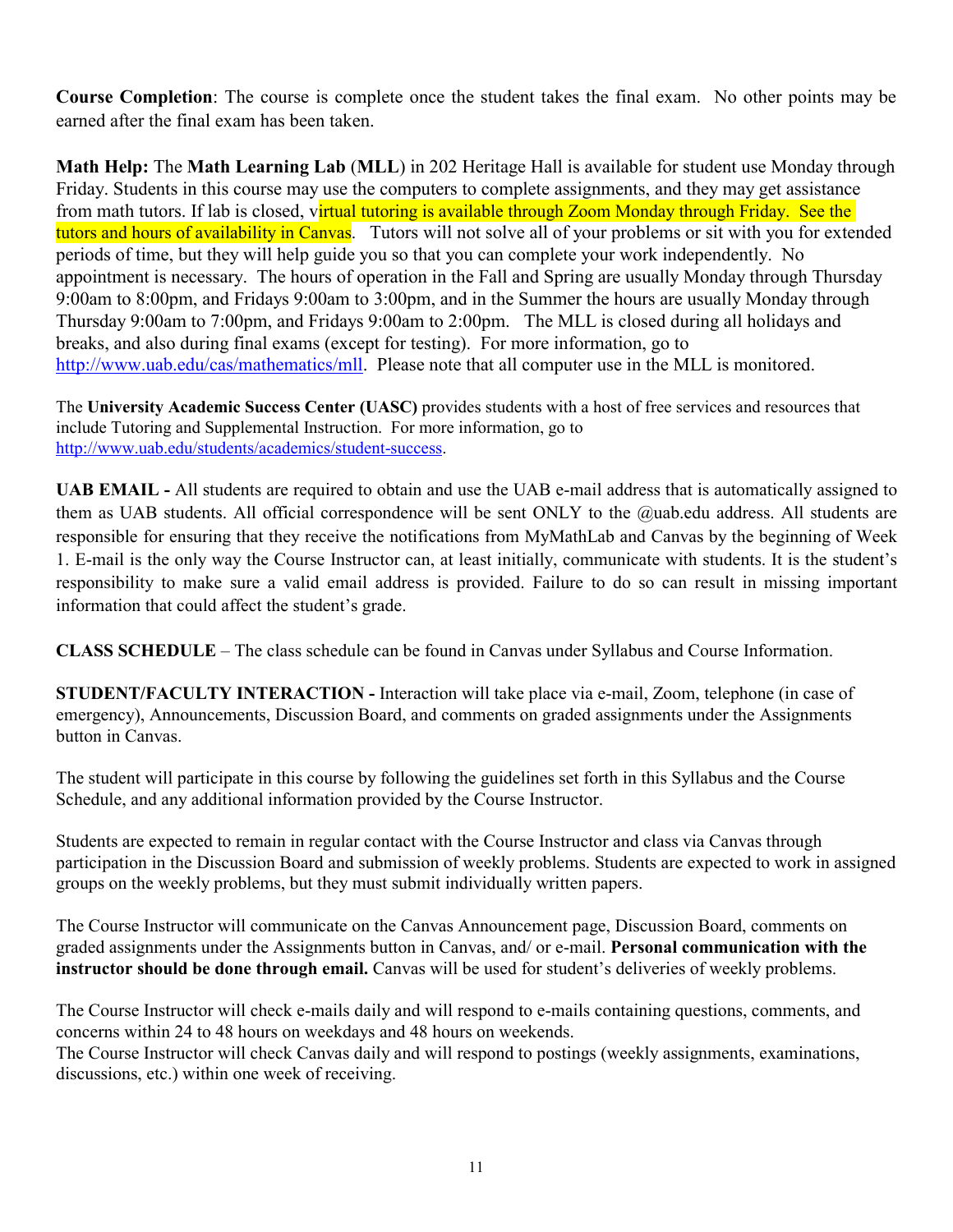Comments and scores on graded Problems and Group Discussions will be posted in Canvas. Scores will also be seen under UAB Grade for MA 105. Students are expected to review their grades and comments on Canvas assignment within one week of submitting the assignment.

### **TECHNOLOGY REQUIREMENTS -** Students must have:

- Access to BlazerNet. Students will link to Canvas and MyLab Math here.
- A UAB email account that can be accessed on a daily basis.
- Email software capable of sending and receiving attached files.
- For TESTING, students must have a **computer with a microphone and a web cam** for remote testing with ProctorU.
- Ability to send a clear image or scan a document and create a pdf (for submitting handwritten work).
- Access to the Internet with a 56k modem or better.
- 1 GB RAM or better, 2GHz processor or better
- A personal computer capable of running Canvas and MyMathLab. Students who use older or beta browser versions will have compatibility problems with Canvas and MyMathLab.
- Virus protection software, installed and active, to prevent the spread of viruses via the Internet and email. It should be continually updated!
- Internet Access: THIS IS AN ONLINE CLASS. **Students must have access to a working computer and reliable access to the Internet**. Students can use a public library, etc. to ensure they have access, but a private computer with a microphone and web cam is needed for testing. Not having a computer, computer problems, computer crashes, loss of Internet and/or loss of electricity are NOT acceptable excuses for late work, incomplete work, or a request for an assignment deadline extension. **Students are expected to have a back-up plan** in case any of these occur.

**NON-HARASSMENT, HOSTILE WORK/CLASS ENVIRONMENT –** The UAB College of Arts and Sciences expects students to treat fellow students, their Course Instructors, other UAB faculty, and staff as adults and with respect. No form of hostile environment or harassment will be tolerated by any student or employee. In this class we will only use constructive criticism and will work to build a community of lifelong learners.

**HONESTY AND PLAGIARISM -** The awarding of a university degree attests that an individual has demonstrated mastery of a significant body of knowledge and skills of substantive value to society. To ensure this, UAB expects all students to abide by the UAB Academic Honor Code:

**TURNITIN** - UAB reserves the right to use electronic means to detect and help prevent plagiarism. By enrolling at UAB, students agree to have course documents submitted to www.Turnitin.com or other means of electronic verification. All materials submitted to Turnitin.com will become source documents in Turnitin.com's restricted access database, solely for the purpose of detecting plagiarism in such documents. Students may be required by instructors to individually submit course documents electronically to Turnitin.com.

**LIBRARY SUPPORT -** The Libraries at UAB provide access to materials and services that support the academic programs. The following is a link to the main library (Mervyn Sterne Library) http://www.mhsl.uab.edu/.

**FACULTY EVALUATION** – At the end of each term, students will be notified of the requirement to fill out a Course Evaluation Form (IDEA Survey). These evaluations are completely anonymous and are online for all students. Further information will be posted in the Announcements section in Canvas.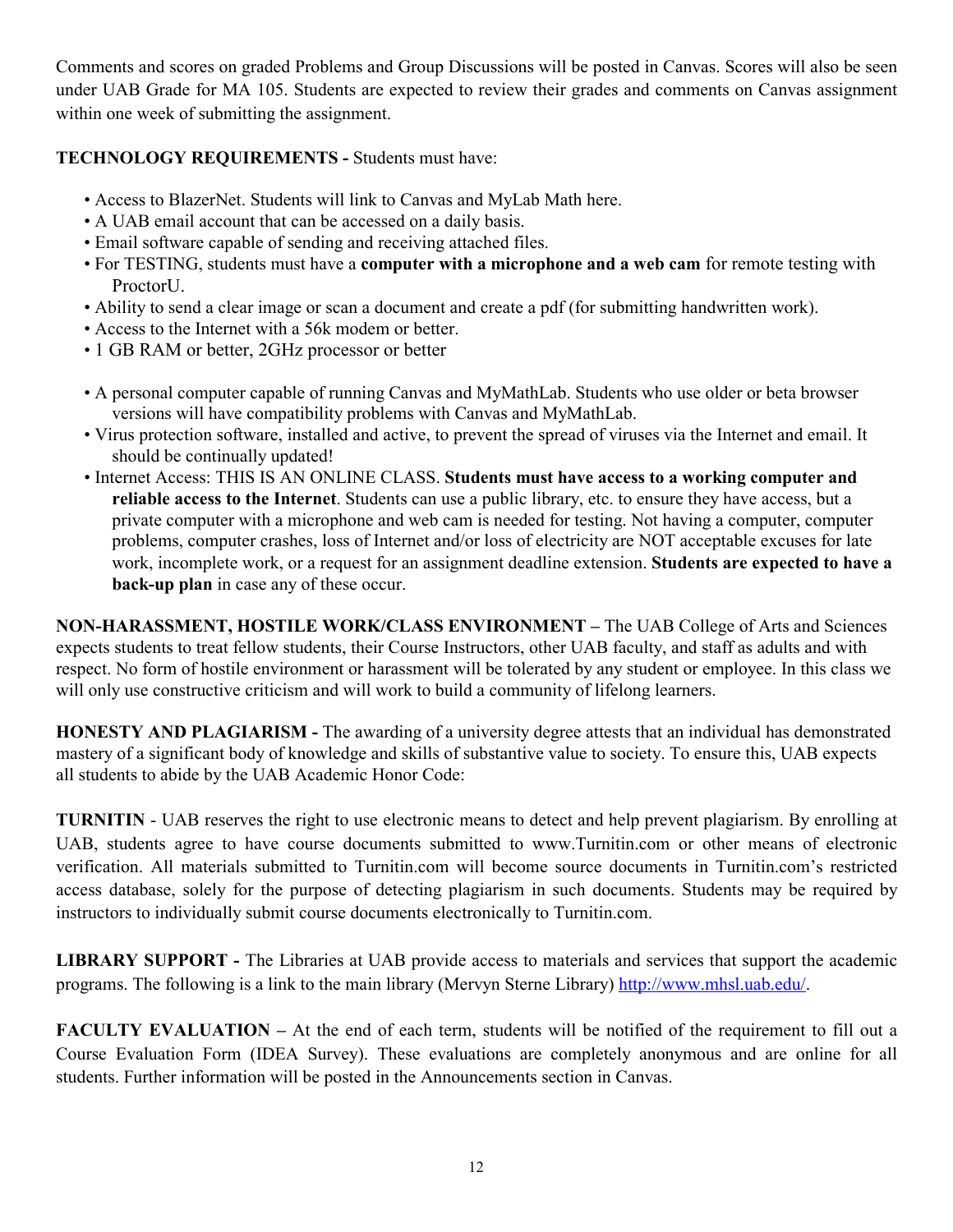**NOTE: For Course Syllabi posted prior to the beginning of the term, the Course Instructor reserves the right to make changes prior to or during the term. The Course Instructor will notify students, via e-mail or Canvas Announcement, when changes are made in the requirements and/or grading of the course.**

### **Course Netiquette**:

There are course expectations concerning etiquette on how we should treat each other online. It is very important that we consider the following values during online discussions and email.

- Respect: Each student's opinion is valued as an opinion. When responding to a person during the online discussions, be sure to state an opposing opinion in a diplomatic way. Do not insult the person or their idea. Do not use negative or inappropriate language.
- Confidentiality: When discussing topics be sure to be discreet on how you discuss children, teachers, and colleagues. Do not use names of people or names of facilities.
- Format: When posting use proper grammar, spelling, and complete sentences. Avoid using ALL CAPITALS. This signifies that you are yelling. Avoid using shortcuts/text abbreviations such as 'cu l8r' for 'See you later.'
- Relevance: Think before you type. Keep posts relevant to the discussion board topic.

# **DEADLINE DATES**

Work should be completed before deadline dates **but cannot be completed after deadline dates.**

Deadlines for homework, quizzes, and tests are INDEPENDENT of one another.

You do not have to complete homework to take quizzes or tests. (However, it is recommended.)

There are no prerequisites for any of the graded assignments.

Once you take the Final Exam the course is complete, and no additional homework assignments or quizzes will count toward your grade. **You must attempt the Final Exam to complete the course** (even if you have 620 points prior to taking the Final exam).

| Homework/                   | Discussion/ | <b>Major Tests</b> |
|-----------------------------|-------------|--------------------|
| <b>Quizzes/Lecture Quiz</b> | Problem     |                    |